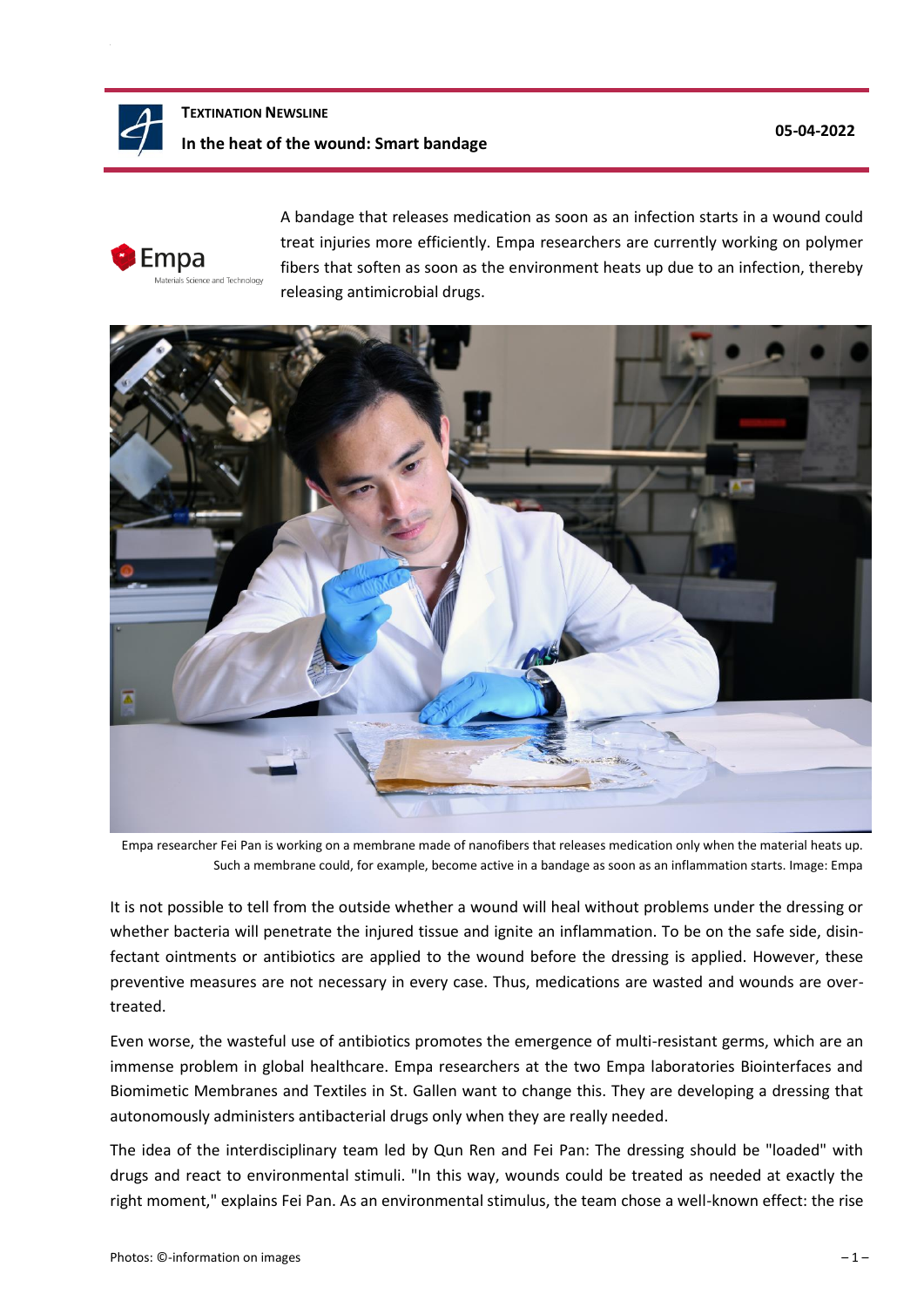



in temperature in an infected, inflamed wound.

These nanofibers, which are enlarged 6000-times and made of a polymer mixture, release an antimicrobial agent when they get too warm. Image: Empa

Now the team had to design a material that would react appropriately to this increase in temperature. For this purpose, a skin-compatible polymer composite was developed made of several components: acrylic glass (polymethyl methacrylate, or PMMA), which is used, for example, for eyeglass lenses and in the textile industry, and Eudragit, a biocompatible polymer mixture that is used, for example, to coat pills. Electrospinning was used to process the polymer mixture into a fine membrane of nanofibers. Finally, octenidine was encapsulated in the nanofibers as a medically active component. Octenidine is a disinfectant that acts quickly against bacteria, fungi and some viruses. In health-

care, it can be used on the skin, on mucous membranes and for wound disinfection.

## **Signs of inflammation as triggers**

As early as in the ancient world, the Greek physician Galen described the signs of inflammation. The five Latin terms are still valid today: dolor (pain), calor (heat), rubor (redness), tumor (swelling) and functio laesa (impaired function) stand for the classic indications of inflammation. In an infected skin wound, local warmth can be as high as five degrees. This temperature difference can be used as a trigger: Suitable materials change their consistency in this range and can release therapeutic substances.

# **Shattering glove**

"In order for the membrane to act as a "smart bandage" and actually release the disinfectant when the wound heats up due to an infection, we put together the polymer mixture of PMMA and Eudragit in such a way that we could adjust the glass transition temperature accordingly," says Fei Pan.

Fascinated by microbiological processes on surfaces: Empa researcher Qun Ren. Image: Empa



This is the temperature, at which a polymer changes from a solid consistency to a rubbery, toughened state. Figuratively, the effect is often described in reverse: If you put a rubber glove in liquid nitrogen at –196 degrees, it changes its consistency and becomes so hard that you can shatter it like glass with one blow.

The desired glass transition temperature of the polymer membrane, on the other hand, was in the range of